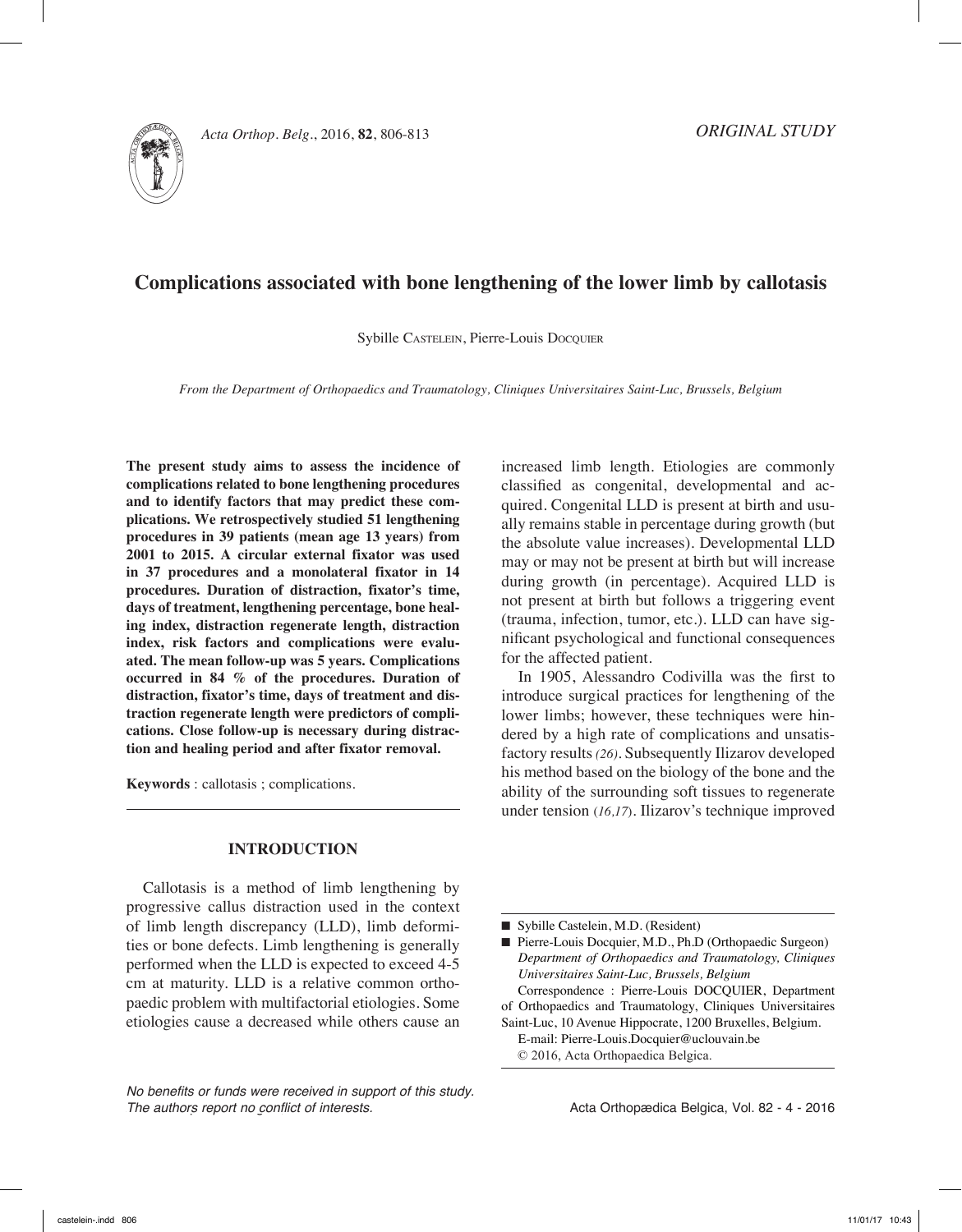the results by reducing the need for secondary bone grafts and minimizing the rate of late fracture. Although complications (including joint contractures, traction injuries to nerves and vessels, infection) and fixation failures remained possible with this technique, their rate and severity significantly improved (*22,24*). Indices to predict the complications were described. Modifications in preoperative planning, operative techniques and postoperative care were proposed to decrease complications incidence (*15,17*). Although improvements in the callotasis method and in fixation method have substantially reduced the complication rate, there remains a very high to nearly certain risk of complications that surgeons would not tolerate in other reconstructive procedures. Any surgeon undertaking leg lengthening must be thoroughly versed in the myriad complications that can arise (*1,2,3,4,5,6,7,9,10,11,12,13,14*). Therefore, we performed this study to evaluate the incidence and type of complications related to this procedure. We searched for factors that could help in predicting these complications.

## **MATERIALS AND METHODS**

We retrospectively studied 51 lengthening procedures in 39 patients at the authors' institution from 2001 to 2015. There were 25 male and 14 female patients with a mean age of 13 years (range 1-39 years). The etiology of limb shortening was congenital in 18 procedures, developmental in 17 procedures and acquired in 16 procedures. There were 27 femoral and 24 tibial lengthening procedures. A circular external fixation distraction apparatus (Ilizarov®, TSF®, TLHex®) was used in 37 procedures and a monolateral fixator in 14 procedures (LRS Orthofix®). In 1 procedure a combination of lengthening with and external fixator and FIN (Flexible Intramedullary Nailing) was used. In order to render our sample size more homogenous, we decided to exclude humeral, ulnar, metacarpal and metatarsal lengthening procedures and procedures with an intramedullary lengthening rod (ISKD®). Bone transports to treat non-unions were also excluded in the same optical. The mean follow-up was 5 years (range 1-15 years). The hospital charts and radiographs were reviewed for all patients.

## **Limb lengthening procedure**

Following the application of the external fixator to the bone segments, the corticotomy was carefully performed by drilling a series of holes in the bone at the desired level and connecting the holes with an osteotome, as described by De Bastiani and co-workers *(8).* We took care to preserve the periosteum and soft tissue envelope. The location of the osteotomy was diaphyseal in 37 procedures (72 %), metaphyso-diaphyseal in 11 procedures (22 %) and metaphyseal in 3 procedures (6 %). In 11 tibial lengthening procedures (8 with a circular fixator and 3 with a monolateral fixator), the lateral malleolus was fixed to the tibia to prevent ascent of the lateral malleolus. In 4 lengthening procedures, a controlateral shortening was performed by epiphysiodesis or acute shortening.

Lengthening was initiated at a mean of 5 days (range 1-10 days). The distraction rate was adjusted according to the efficiency of new bone formation or patients' tolerance *(15,17)*. The mean rate of lengthening was 1 mm/day (range 0.2-2.1 mm/day). All patients were encouraged for full weight bearing as soon as tolerated after surgery. Removal of the fixator was done when satisfactory consolidation of the new bone had occurred (dense bone formation with corticalization in 3 of 4 cortices). In 9 of the 51 procedures (18 %), the fixator was removed prematurely (before consolidation) and an osteosynthesis plate was applied. In 32 of 51 procedures (63 %), a cast was applied just after removal of the external fixator to protect the regenerate.

### **Distraction indices**

Duration of distraction, fixator's time, days of treatment, lengthening percentage, bone healing index, distraction regenerate length and distraction index (*15,17*) were evaluated.

Duration of distraction was defined as the time from the beginning until the end of the distraction. The fixator's time was defined as the day from insertion until removal of the distraction apparatus. The days of treatment were defined as the time from surgery to formation of dense regenerated bone and complete union to allow the patient to walk without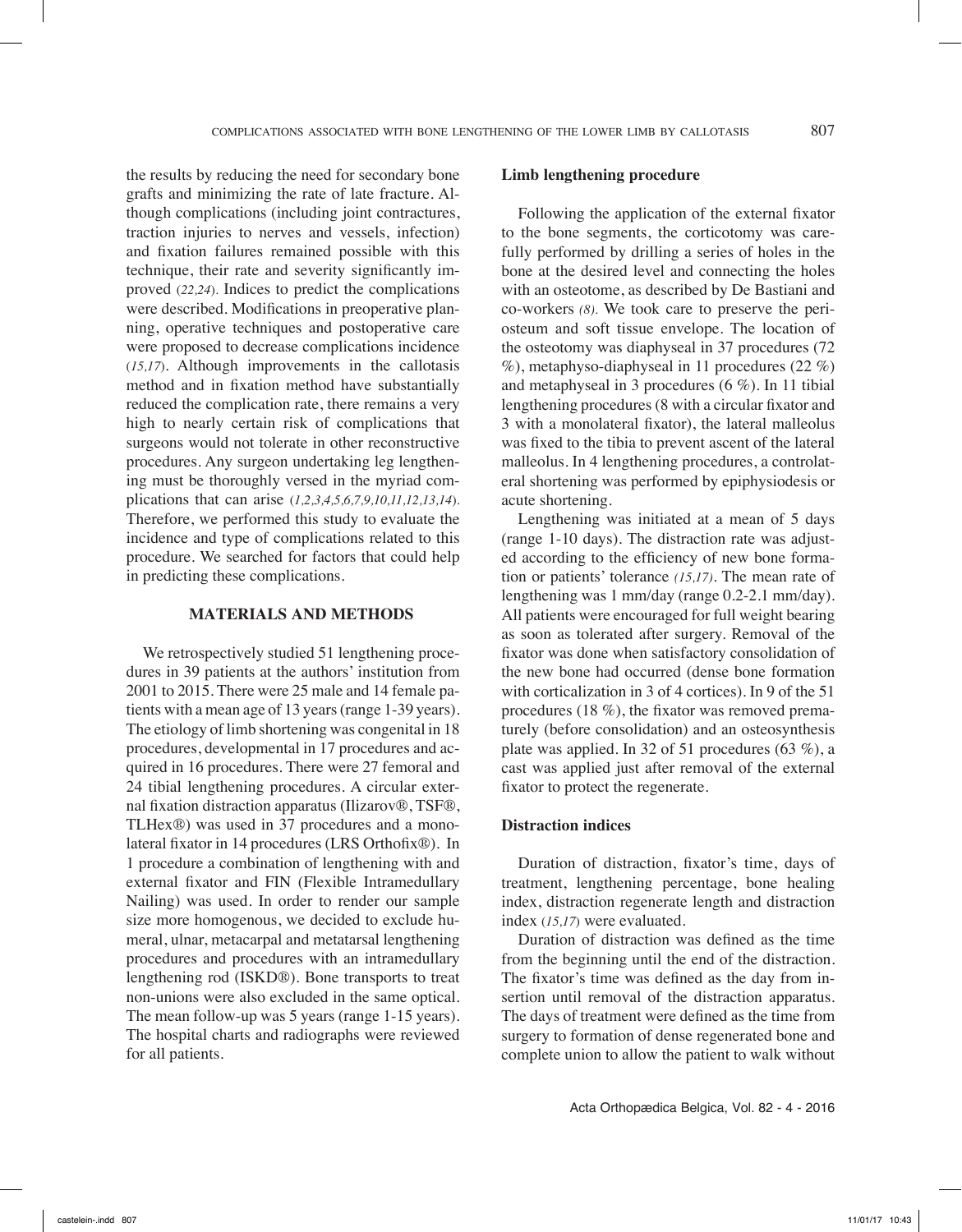crutches. The lengthening percentage was calculated as the ratio of the distraction regenerate length to the initial bone segment length. The healing index was defined as the ratio of the total number of days of treatment to the total lengthening (days/cm). The distraction index was defined as the ratio of the duration of distraction to the total lengthening (days/ cm) (*19*).

## **Risk factors for complications**

Risk factors for complications were classified as minor and major (*6,9*). Minor risk factors were considered those, which do not compromise the end result (*6*). Major risk factors were considered those, which can significantly alter treatment plans and can seriously compromise end results (Table I) (*6*).

## **Complications**

Complications were recorded at each follow-up evaluation and at the last follow-up. Any unwanted event happening during lengthening or after apparatus removal was considered a complication to the patient (*19,24*), despite complications can vary in nature and severity. The severity of a complication was assigned a grade of minor or major (*9*). Minor complications did not affect outcome or require ex-

Table I — Minor and major risk factors for complications related to distraction osteogenesis.

| <b>Minor risk factors</b>                                                                  | <b>Major</b> risk factors                                  |
|--------------------------------------------------------------------------------------------|------------------------------------------------------------|
| Angulation, translation, rotation                                                          | Complex or congenital deformity                            |
| History of prior infection                                                                 | Active infection                                           |
| Contracture in an adjacent articulation prior to surgery                                   | Preoperative instability                                   |
| Neurological deficits                                                                      | History of previous lengthening procedure on the same limb |
| Poor nutrition (BMI < $18,5 \text{ kg/m2}$ for adults and percentile < 25<br>for children) | History of previous multiple surgeries                     |
| Obesity (BMI $>$ 30 kg/m2 for adults and percentile<br>$> 95$ for children)                | Presence of nonunion or bone loss                          |
| $Age > 18 \text{ years}$                                                                   | Smoking                                                    |

Table II. Common minor and major complications related to distraction osteogenesis.

| <b>Complications</b>                                   | <b>Minor</b>                       | Major                                                |  |
|--------------------------------------------------------|------------------------------------|------------------------------------------------------|--|
| Pin tract problems                                     | Loosening, pin-tract infection     | Break, sequestration                                 |  |
| Infection                                              | Superficial                        | Deep, osteomyelitis                                  |  |
| Vascular                                               |                                    | Vascular laceration or occlusion requiring<br>repair |  |
| Neurological                                           | Hypoesthesia                       | Neurapraxia, complete palsy                          |  |
| Medical                                                | Pneumonia                          | Deep vein thrombosis, cardiac arrest                 |  |
| Psychological                                          | <b>Stress</b>                      | Depression                                           |  |
| Premature union                                        |                                    | Requiring repeat corticotomy                         |  |
| Delayed union / non union                              |                                    | Requiring bone grafting or internal<br>fixation      |  |
| Fracture                                               | Requiring immobilization in a cast | Requiring internal fixation or osteotomy             |  |
| Axis deviation                                         | $6 - 10^{\circ}$                   | $>10^{\circ}$                                        |  |
| Joint subluxation                                      | Temporary                          | Permanent                                            |  |
| Joint contractures                                     | $< 10^{\circ}$                     | $>10^{\circ}$                                        |  |
| Premature interruption of the lengthening<br>procedure |                                    | For mechanical raison, unbearable pain,<br>etc       |  |
| Ascent of the lateral malleolus                        |                                    |                                                      |  |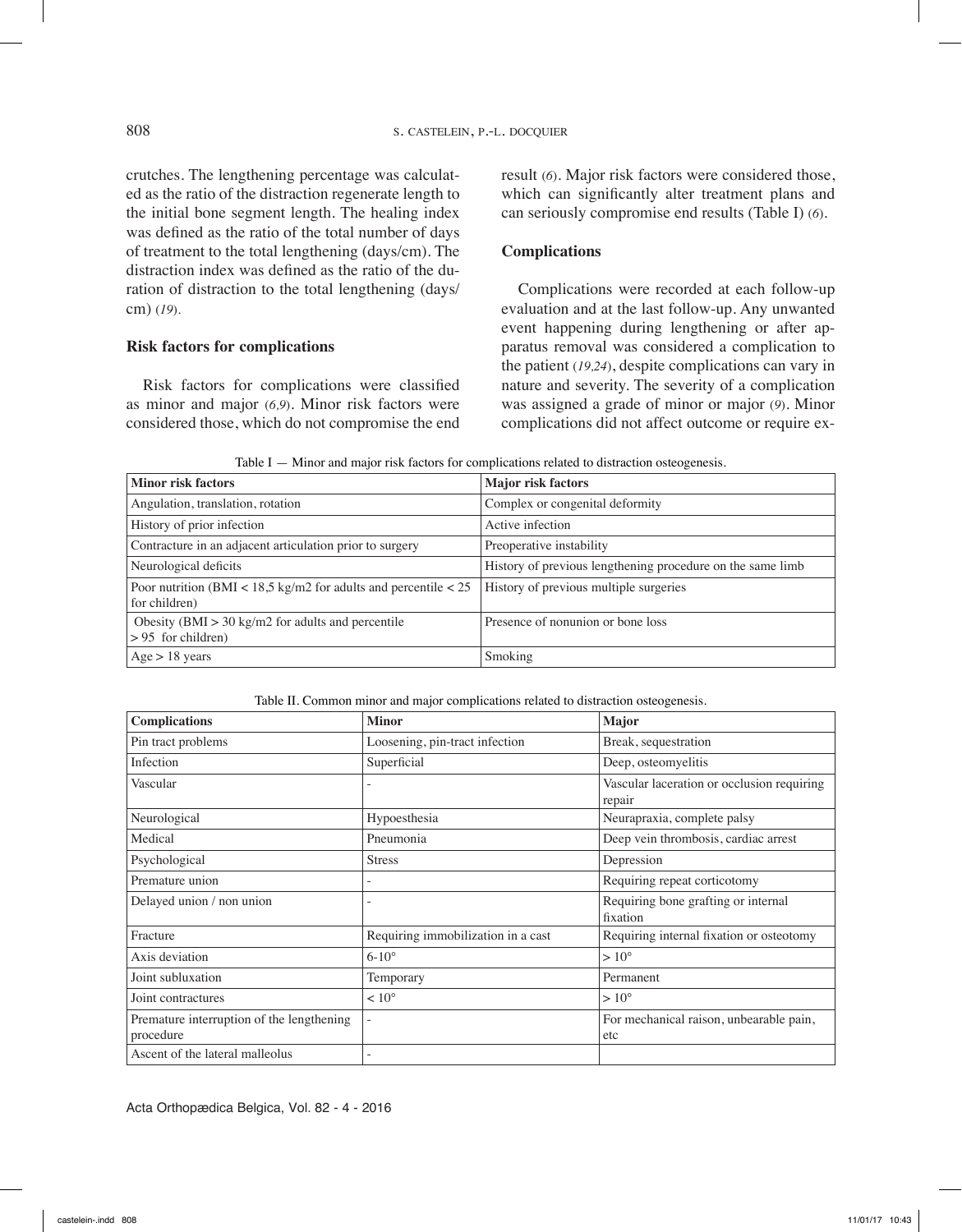tensive intervention, whereas major complications required major unplanned surgery or resulted in major permanent sequelae (Table II) (*19,22*).

## **Statistical analysis**

A Kolmogorov-Smirnov test was performed to test normality of groups. Comparison of the mean between groups was performed by using unpaired Student t-test. Chi-square test was performed to test the occurrence of complication between groups. A P-value less than 0.05 was considered to be statistically significant.

#### **RESULTS**

The mean duration of distraction was 50 days (range 18-104 days). The mean fixator's time was 146 days (range 46-326 days). The mean days of treatment were 201 (range 73-433 days). The mean distraction regenerate length was 4.8 cm (range 1-8.5 cm). The mean lengthening percentage was 19 % (range 3-57 %). The mean bone healing index was 35 days/cm (range 11-101 days/cm). The mean distraction index was 12 days/cm (range 5-44 days/cm). Complications occurred in 43 of the 51 procedures (84 %). Minor risk factors were observed in 38 of the 51 procedures (74 %) and

major risk factors in 37 of the 51 procedures (72 %). The most common major complications were axis deviations (14 %), delayed unions or nonunions (12 %), joint contractures (12 %) and fractures (12 %). The most common minor complications were pin tract problems (47 %), psychological (18 %) and medical (14 %). (Table III)

#### **Influence of distractor type on complications**

We found more overall complications and more major complications ( $p = 0.06$ ) in the lengthening procedures with monolateral fixators (compared with circular frames).

In the three cases of ascent of the lateral malleolus, one was fixed and the two others were not. (Table IV)

## **Influence of anatomical segment on complications**

The level of osteotomy (diaphysis, metaphysodiaphysis or metaphysis) or specific anatomical segment (femur or tibia) did not statistically influence the rate and type of complications, except for major axial deviations. We observed more major axial deviations with tibial lengthening procedures ( $N = 1$ ) of 27 femur versus  $N = 6$  of 24 tibias,  $p = 0.027$ .

| <b>Complications</b>                                   | <b>Minor</b>                       | Major          |
|--------------------------------------------------------|------------------------------------|----------------|
| Pin tract problem                                      | 24                                 | 5              |
| Infection                                              | - (included in pin tract problems) | 2              |
| Vascular                                               | 0                                  | $\mathbf{0}$   |
| Neurological                                           | 6                                  | $\overline{0}$ |
| Medical                                                | 7                                  | $\mathbf{0}$   |
| Psychological                                          | 9                                  |                |
| Premature union                                        | 0                                  | 3              |
| Delayed union / nonunion                               | 0                                  | 6              |
| Fracture                                               | 4                                  | 6              |
| Axis deviation                                         |                                    | 7              |
| Joint subluxation                                      | 0                                  |                |
| Joint contractures                                     | 4                                  | 6              |
| Premature interruption of the lengthening<br>procedure | 0                                  | 5              |
| Ascent of the lateral malleolus                        | 0                                  | 3              |

Table III. — Encountered complications.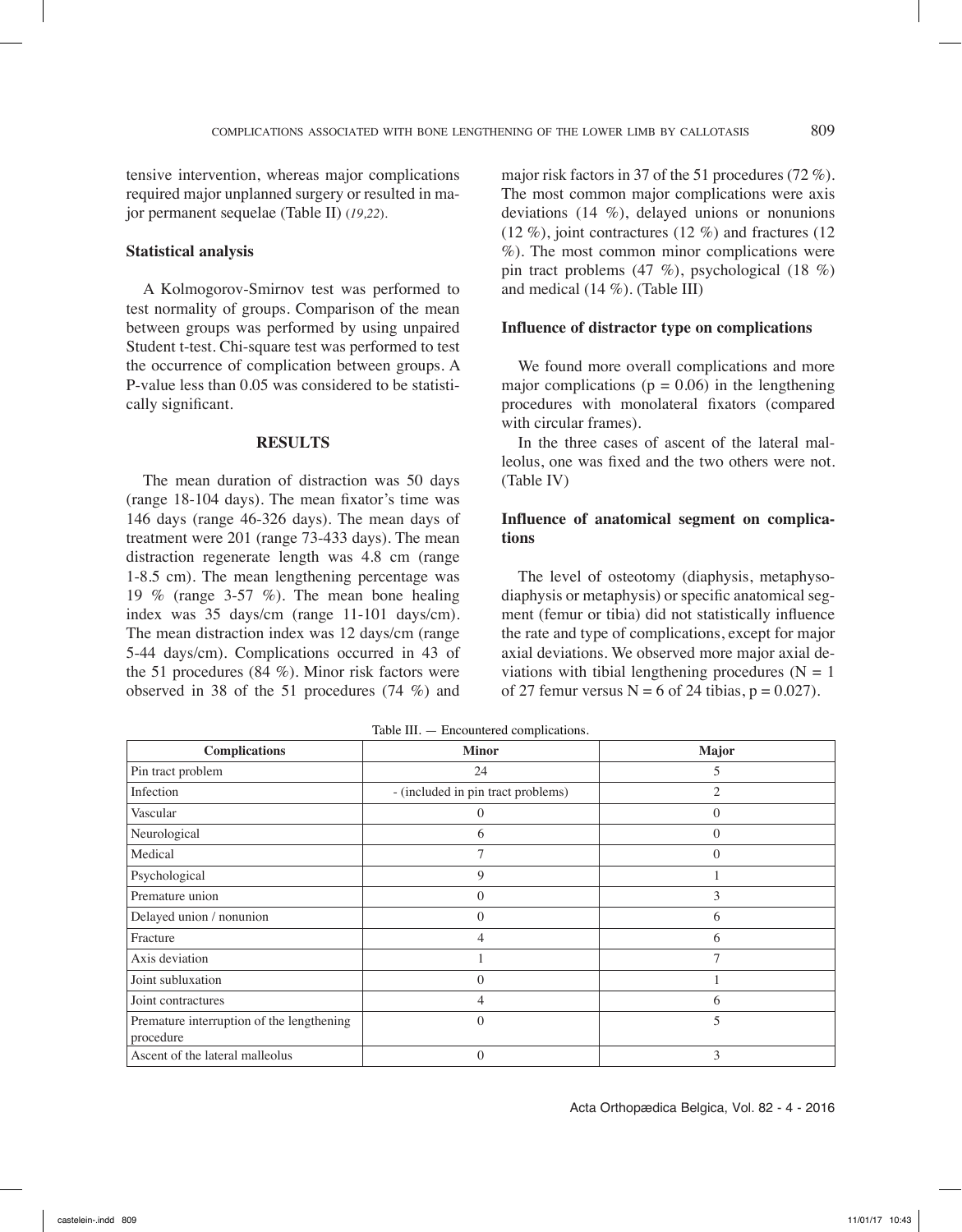

*Fig. 1.* — Fracture and flexum deviation after a 4 cm-lengthening procedure in a 6-year-old girl. Osteotomies and intramedullary nailing were performed with a good end result. Left: lateral view of femur after fixator removal. Middle: double osteotomies and nailing. Right: end result.

### **Influence of age on the complications**

When we compared the procedures done on the group of patients younger than 18 years  $(N = 44)$ with the procedures done on the group of patients older than 18 years ( $N = 7$ ), no significant difference was found according to the global rate of complications. But we observed more major fracture complications in the group older than 18 years (Table IV).

## **Influence of distraction indices on complications**

When we compared the group of patients who experienced a complication to those who did not, we found a statistical significant difference concerning duration of distraction ( $p < 0.0001$ ), fixator's time  $(p < 0.0001)$ , days of treatment  $(p = 0.001)$  and distraction regenerate length ( $p = 0.019$ ). They were all higher in the group that experienced one or more complications.

When we compared the group of patients with major complications and the group without major complications, we found the same significant difference concerning duration of distraction (p < 0.0001), fixator's time  $(p < 0.0001)$ , days of treatment ( $p = 0.001$ ) and distraction regenerate length  $(p = 0.019)$ .





*Fig. 2.* — 12-year-old boy with Blackfan-Diamond syndrome (erythroblastopenia). After a bilateral 5 cm-lengthening procedure and removal of the monolateral fixator, the patient sustained a valgus deviation of both tibias. B: Despite plate osteosynthesis, the patient developed a pseudarthrosis (C). D: Finally, healing was obtained after intertibiofibular grafting and new osteosynthesis.

Lengthening procedures of 5 cm or more expose to the occurrence of complications.

There was no significant difference for the distraction index, the healing index and percentage of lengthening.

#### **DISCUSSION**

Distraction osteogenesis has been widely used to increase length of a segment but has been associated with significant complications (*20*). In the literature the rate of complications varies from 14 % to 100 % (*8,21*). These widely divergent reports are a reflection of the different definitions of complication in relation to limb lengthening and the diligence with which these events are sought. Ilizarov defined a complication as any adverse event or unexpected condition or effect that alters the care plan or reduces the quality of results (*16,17*). Paley classified these untoward events as problems (not requiring operative intervention to resolve), obstacles (requiring operative intervention but without sequelae) or complications (intraoperative injury or anything resulting in permanent sequelae) (*22*). More recently, complications were considered any adverse effect that a treatment can have on the patient (*6*). In our study, every unwanted event occurring during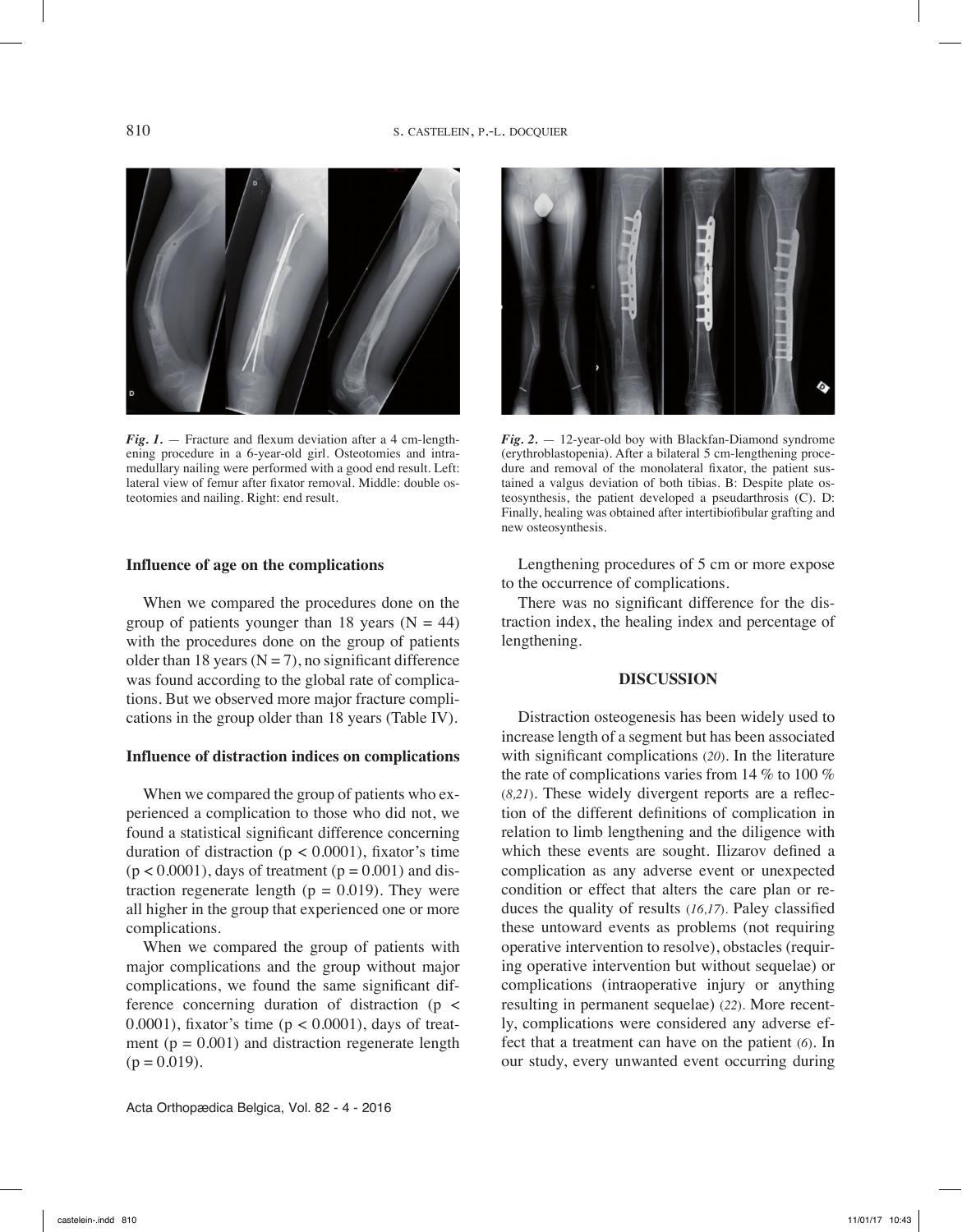| <b>Complications</b>                                                                                       | P value |  |
|------------------------------------------------------------------------------------------------------------|---------|--|
| Major nonunion<br>circular frames: $N = 2$ of 37<br>monolateral fixators: $N = 4$ of 14                    | 0.041   |  |
| Ascent of the lateral malleolus<br>circular frames : $N = 0$ of 37<br>monolateral fixators : $N = 3$ of 14 | 0.017   |  |
| Major fracture<br>circular frames : $N = 2$ of 37<br>monolateral fixators : $N = 4$ of 14                  | 0.041   |  |
| Major axis deviation<br>circular frames : $N = 3$ of 37<br>monolateral fixators : $N = 4$ of 14            | 0.08    |  |

Table IV. — Influence of distractor type on complications.

lengthening or after removal of the distractor was considered a complication (*6,25*). As previously described, the severity of a complication was assigned a grade of minor or major (*9*). Minor complications did not affect outcome or require extensive intervention, whereas major complications required major unplanned surgery or resulted in major permanent sequelae (*19,22*).

In the present study, complications occurred in 43 of the 51 procedures (84 %). As expected, the most common minor complications were pin tract problems (47 %). The most common major complications were axis deviations (14 %), delayed unions or nonunions (12 %), joint contractures (12 %) and fractures (12%). Major fracture complications were more prevalent in adults (older than 18 years).

The overall complication rate of 84 % is rather high. We explain this high rate of complications because we included all minor and major complications that our patients experienced, and included patients of variable age and medical comorbidities. In order to render our sample size more homogenous, we decided to exclude humeral, ulnar, metacarpal and metatarsal lengthening procedures and procedures with intramedullary lengthening rods. Bone transports to treat congenital pseudarthrosis of the tibia or to treat acquired pseudarthrosis were also excluded in the same optical.

We evaluated the callotasis technique and related complications and risk factors and drew useful conclusions. Although distraction osteogenesis may provide excellent results, it is associated with a high rate of complications. The surgeons should

be aware of these complications and carefully select and follow their patients at long term after removal of the distraction osteogenesis device. Careful follow-up, good pin care, adjusting distraction rhythms according to callus formation, encouraging patients to bear weight can contribute to better healing and less problems.

Furthermore, we found that the duration of distraction, fixator's time, days of treatment and distraction regenerate length were significantly increased in patients who experienced complications. This finding suggests that the fixator apparatus should be removed once radiological evidence of bone formation is observed and should not be prolonged further. Conversion to internal osteosynthesis or cast application after removal of the external fixator can help in reducing the fixator's time. Plate osteosynthesis represents an additional risk of deep infection because of the possible skin colonization by pathogens due to the fixator pins but in the 9 cases of our series, we didn't observe any deep infection. Addition of FIN or bifocal lengthening procedures are also possible means to decrease fixator's time (*23*). Conversion from a circular to a monolateral fixator is an option to minimize the discomfort of a circular frame and it also stimulates bone healing as previously described by Laumen et al (*18*).

Lengthening procedures of 5 cm or more expose to an increased risk of complications. The surgeon should opt for two smaller successive lengthening procedures at some years of interval instead of one important one (for example 2 x 4 cm instead of 1 x 8 cm).

Distraction index, healing index and percentage of lengthening were not associated with increased incidence of complications. The level of osteotomy (diaphysis, metaphyso-diaphysis or metaphysis) or specific anatomical segment (femur or tibia) did not statistically influence de rate of complications either.

On the other hand, major fracture complications, nonunions and axis deviations were more prevalent in procedures with monolateral fixtators than with circular frames. We explain this by the fact that a monolateral fixator is less stable than a circular frame. We also observed more problems of lateral malleolus ascent with monolateral fixators.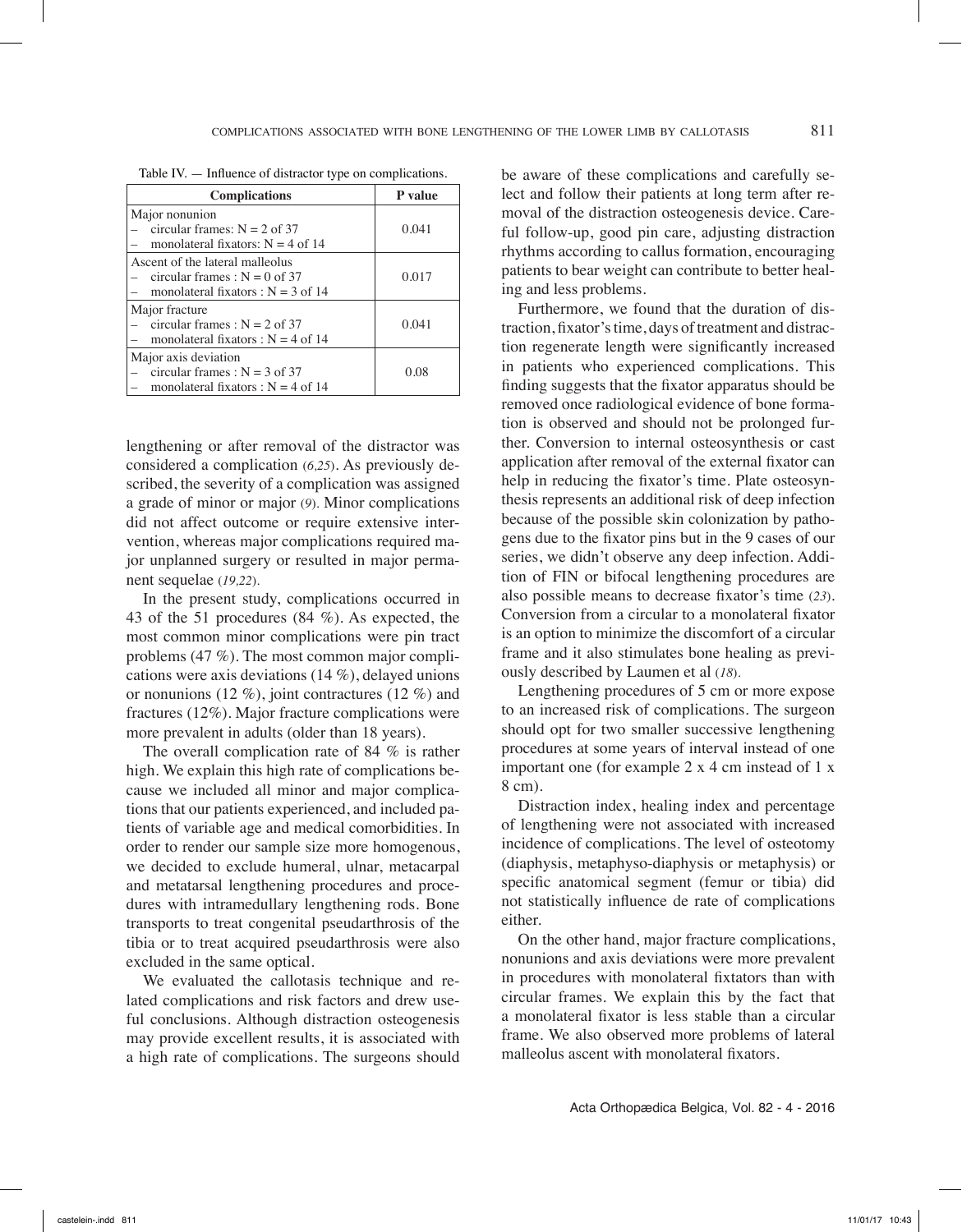| <b>Risk factors</b>                                           | <b>Complications</b>                                                                                                                           | P value  |
|---------------------------------------------------------------|------------------------------------------------------------------------------------------------------------------------------------------------|----------|
| Poor nutrition                                                | Major infection (osteomyelitis)<br>$- N = 2 of 7 with poor nutrition$<br>$N = 0$ of 44 with normal nutrition                                   | 0.016    |
| History of previous lengthening<br>procedure on the same limb | Delayed union / nonunion<br>$- N = 3$ of 5 with previous lengthening<br>$N = 3$ of 46 without previous lengthening<br>$\overline{\phantom{0}}$ | < 0.0001 |
|                                                               | Minor neurological<br>$- N = 2$ of 5 with previous lengthening<br>$N = 4$ of 46 without previous lengthening<br>$\overline{\phantom{0}}$       | 0.039    |
| $Age > 18$ years                                              | Major fracture<br>$N = 3$ of $7 > 18y$<br>$N = 3$ of $44 < 18y$                                                                                | 0.006    |

Table V. — Influence of certain risk factors on certain complications.

## **Conclusion**

A close follow-up is mandatory during the distraction period, the bone healing process and after implant removal. Shorter periods of fixator could minimize the rate of complications related to distraction osteogenesis. Lengthening procedures should not exceed 5 cm. Surgeons should be aware of the high incidence of complications related to bone lengthening procedures by callotasis and should be alert to recognize and treat these complications promptly and properly when they occur.

#### **REFERENCES**

- **1. Antoci V, Ono CM, Antoci V Jr, et al.** Bone lengthening in children: how to predict the complications rate and complexity?. *J Pediatr Orthop* 2006 ; 26 : 634-640.
- **2. Aquerreta JD, Forriol F, Canadell J.** Complications of bone lengthening. *Int Orthop* 1994 ; 18 : 299-303.
- **3. Barker KL, Simpson AH, Lamb SE.** Loss of knee range of motion in leg lengthening. *J Orthop Sports Phys Ther*  2001 ; 31 : 238-244.
- **4. Bowen JR, Levy EJ, Donohue M.** Comparison of knee motion and callus formation in femoral lengthening with the Wagner or monolateral-ring device. *J Pediatr Orthop*  1993 ; 13 : 467-472.
- **5. Cheng JC, Cheung KW, Ng BK.** Severe progressive deformities after limb lengthening in type-II fibular hemimelia. *J Bone Joint Surg Br* 1998 ; 80 : 772-776.
- **6. Dahl MT, Gulli B, Berg T**. Complications of limb lengthening. A learning curve. *Clin Orthop Relat Res* 1994 ; 301 : 10-18.
- **7. Danziger MB, Kumar A, DeWeese J.** Fractures after femoral lengthening using the Ilizarov method. *J Pediatr Orthop* 1995 ; 15 : 220-223.

- **8. De Bastiani G, Aldegheri R, Renzi-Brivio L, et al.** Limb lengthening by callus distraction (callotasis). *J Pediatr Orthop* 1987 ; 7 : 129-134.
- **9. Eldridge JC, Bell DF**. Problems with substantial limb lengthening. *Orthop Clin North Am* 1991 ; 22 : 625-631.
- **10. Faber FW, Keessen W, van Roermund PM.** Complications of leg lengthening: 46 procedures in 28 patients. *Acta Orthop Scand* 1991 ; 62 : 327-332.
- **11. Galardi G, Comi G, Lozza L, et al.** Peripheral nerve damage during limb lengthening: neurophysiology in five cases of bilateral tibial lengthening. *J Bone Joint Surg Br* 1990 ; 72 : 121-124.
- **12. Ganel A, Blankstein A.** Subluxation and dislocation of hip joint in femoral elongation. *Orthop Rev* 1987 ; 16 : 341- 342.
- 13. Ghoneem HF, Wright JG, Cole WG, et al. The Ilizarov method for correction of complex deformities: psychological and functional outcomes. *J Bone Joint Surg Am* 1996 ; 78 : 1480-1485.
- 14. Grimes J, Carpenter C, Reinker K. Toxic shock syndrome as a complication of orthopaedic surgery. *J Pediatr Orthop* 1995 ; 15 : 666-671.
- **15. Herzenberg JE, Waanders NA**. Calculating rate and duration of distraction for deformity correction with the Ilizarov technique. *Orthop Clin North Am* 1991 ; 22 : 601-611.
- **16. Ilizarov GA**. The principles of the Ilizarov method. *Bull Hosp JT Dis Orthop Inst* 1988 ; 48 : 1-11.
- **17. Ilizarov GA.** Clinical application of the tension-stress effect for limb lengthening*. Clin Orthop Relat Res* 1990 ; 250 : 8-26.
- **18. Laumen A, Lammens J, Vanlauwe J**. Reduction of treatment time in external ring fixation using the monofix device. *Acta Orthop. Belg* 2012 ; 78 : 543-547.
- **19. Liantis P, Mavrogenis AF et al**. Risk factors for and complications of distraction osteogenesis*. Eur J Orthop Surg Traumatol* 2014 ; 24 : 693-698.
- **20. Maffuli N, Fixsen JA**. Distraction osteogenesis in congenital limb length discrepancy: a review. *J R Coll Surg Edinb* 1996 ; 41 : 258-264.